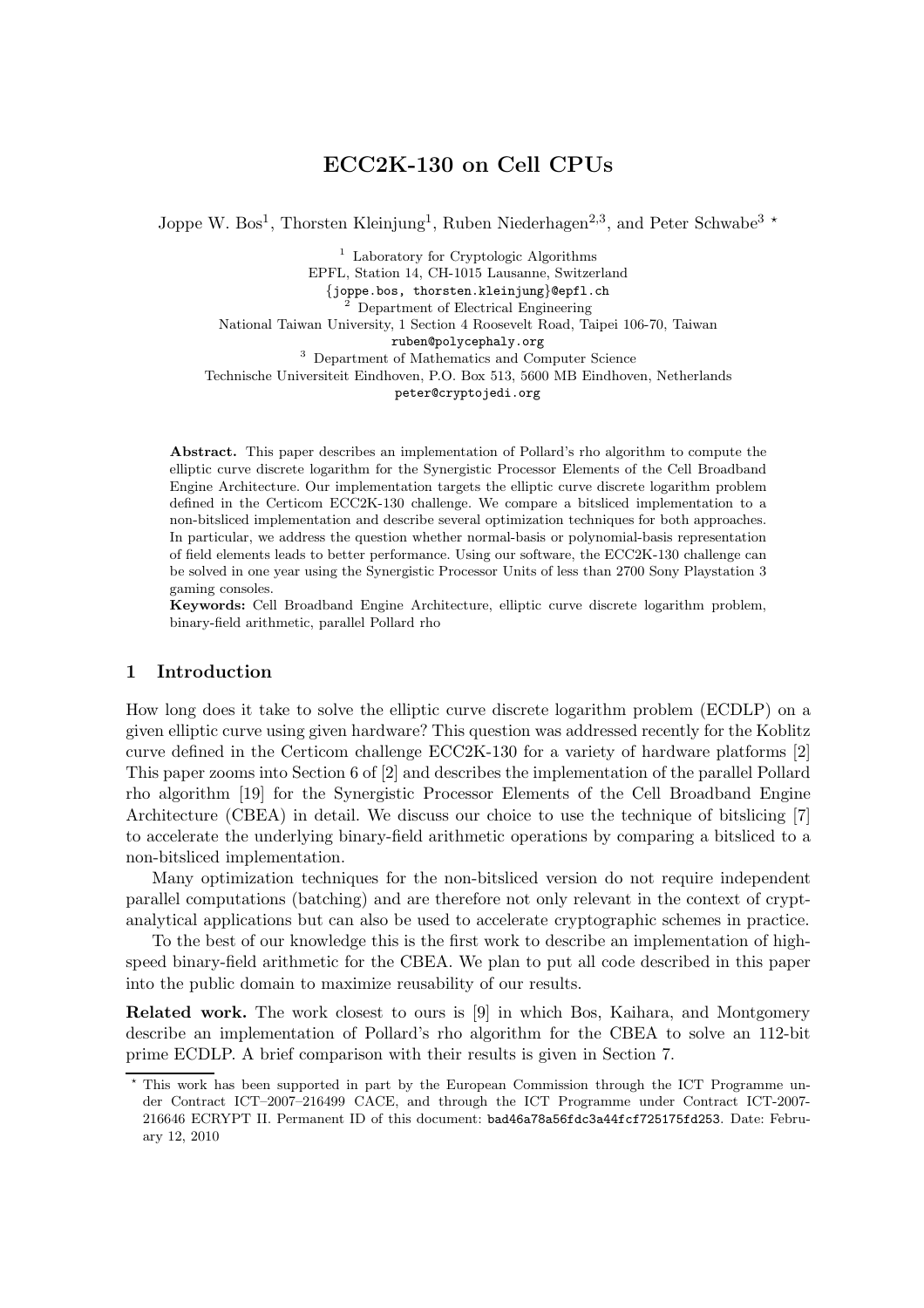Organization of the paper. In Section 2 we describe the features of the CBEA which are relevant to this paper. To make this paper self contained we briefly recall the parallel version of Pollard's rho algorithm and summarize the choice of the iteration function in Section 3. Section 4 discusses different approaches to a high-speed implementation of the iteration function on the CBEA. In Sections 5 and 6 we describe the non-bitsliced and the bitsliced implementation, respectively. We compare our results to previous work and conclude the paper in Section 7.

## 2 A Brief Description of the Cell processor

The Cell Broadband Engine Architecture [14] was jointly developed by Sony, Toshiba and IBM. Currently, there are two implementations of this architecture, the Cell Broadband Engine (Cell/B.E.) and the PowerXCell 8i. The PowerXCell 8i is a derivative of the Cell/B.E. and offers enhanced double-precision floating-point capabilities and a different memory interface. Both implementations consist of a central *Power Processor Element* (PPE), based on the Power 5 architecture and 8 Synergistic Processor Elements (SPEs) which are optimized for high-throughput vector instructions. All units are linked by a high-bandwidth  $(204 \text{ GB/s})$ ring bus.

The Cell/B.E. can be found in the IBM blade servers of the QS20 and QS21 series, in the Sony Playstation 3, and several acceleration cards like the Cell Accelerator Board from Mercury Computer Systems. The PowerXCell 8i can be found in the IBM QS22 servers. Note that the Playstation 3 only makes 6 SPEs available to the programmer.

The code described in this paper runs on the SPEs directly and does not interact with the PPE or other SPEs during core computation. We do not take advantage of the extended capabilities of the PowerXCell 8i. In the remainder of this section we will describe only those features of the SPE which are of interest for our implementation and are common to both the Cell/B.E. and the PowerXCell 8i. Therefore we may address the Cell/B.E. and the PowerXCell 8i jointly as the Cell processor or Cell CPU. Further information on the current implementations of the Cell Broadband Engine Architecture can be found in [16].

Each SPE consists of a Synergistic Processor Unit (SPU) as its computation unit and a Memory Flow Controller (MFC) which grants access to the ring bus and therefore in particular to main memory.

## 2.1 SPU – architecture and instruction set

The SPU is composed of three parts: The *Synergistic Execution Unit* (SXU) is the computational core of each SPE. It is fed with data either by the SPU Register File Unit (RFU) or by the Local Storage (LS) that also feeds the instructions into the SXU.

The RFU contains 128 general purpose registers with a width of 128 bits each. The SXU has fast and direct access to the LS but the LS is limited to only 256 KB. The SXU does not have transparent access to main memory; all data must be transferred from main memory to LS and vice versa explicitly by instructing the DMA controller of the MFC. Due to the relatively small size of the LS and the lack of transparent access to main memory, the programmer has to ensure that instructions and the active data set fit into the LS and are transferred between main memory and LS accordingly.

Dual-issuing. The SXU has a pure RISC-like SIMD instruction set encoded into 32-bit instruction words; instructions are issued strictly in order to two pipelines called odd and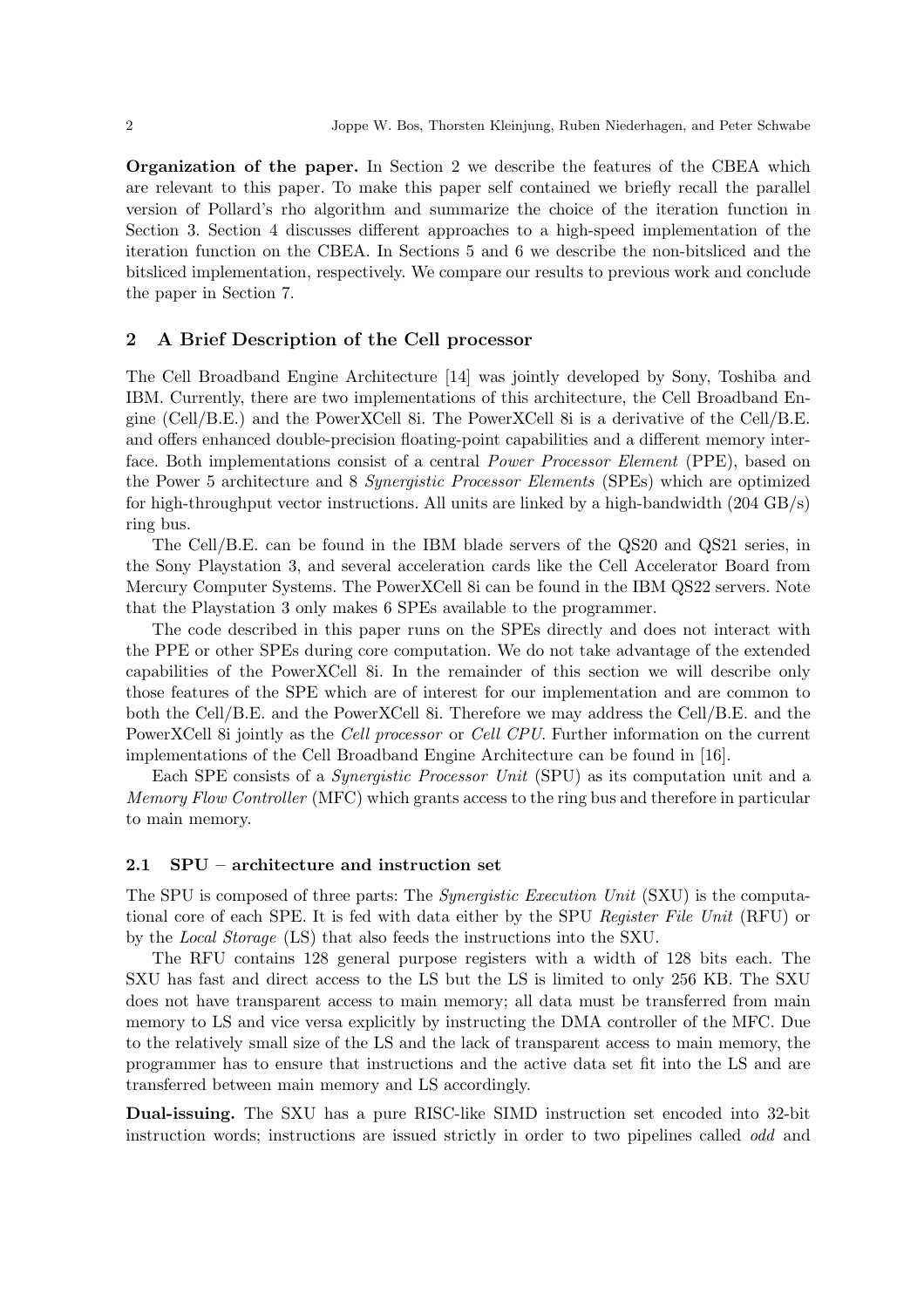even pipeline, which execute disjoint subsets of the instruction set. The even pipeline handles floating point operations, integer arithmetic, logical instructions, and word SIMD shifts and rotates. The odd pipeline executes byte-granularity shift, rotate-mask, and shuffle operations on quadwords, and branches as well as loads and stores.

Up to two instructions can be issued each cycle, one in each pipeline, given that alignment rules are respected (i.e., the instruction for the even pipeline is aligned to a multiple of 8 bytes and the instruction for the odd pipeline is aligned to a multiple of 8 bytes plus an offset of 4 bytes), that there are no interdependencies to pending previous instructions for either of the two instructions, and that there are in fact at least two instructions available for execution. Therefore, a careful scheduling and alignment of instructions is necessary to achieve peak performance.

#### 2.2 MFC – accessing main memory

As mentioned before, the MFC is the gate for the SPU to reach main memory as well as other processor elements. Memory transfer is initiated by the SPU and afterwards executed by the DMA controller of the MFC in parallel to ongoing instruction execution by the SPU.

Since data transfers are executed in background by the DMA controller, the SPU needs feedback about when a previously initiated transfer has finished. Therefore, each transfer is tagged with one of 32 tags. Later on, the SPU can probe either in a blocking or non-blocking way if a subset of tags has any outstanding transactions. The programmer should avoid to read data buffers for incoming data or to write to buffers for outgoing data before checking the state of the corresponding tag to ensure deterministic program behaviour.

#### 2.3 LS – accessing local storage

The LS is single ported and has a line interface of 128 bytes width for DMA transfers and instruction fetch as well as a quadword interface of 16 bytes width for SPU load and store. Since there is only one port, the access to the LS is arbitrated using the following priorities:

- 1. DMA transfers (at most every 8 cycles)
- 2. SPU load/store
- 3. instruction fetch

Instructions are fetched in lines of 128 bytes, i.e., 32 instructions. In the case that all instructions can be dual issued, new instructions need to be fetched every 16 cycles. Since SPU loads/stores have precedence over instruction fetch, in case of high memory access there should be an lnop instruction for the odd pipeline every 16 cycles to avoid instruction starvation. If there are ongoing DMA transfers an hbrp instruction should be used giving instruction fetch explicit precedence over DMA transfers.

## 2.4 Determining performance

The CBEA offers two ways to determine performance of SPU code: performance can either be statically analysed or measured during runtime.

Static analysis. Since all instructions are executed in order and dual-issue rules only depend on latencies and alignment, it is possible to determine the performance of code through static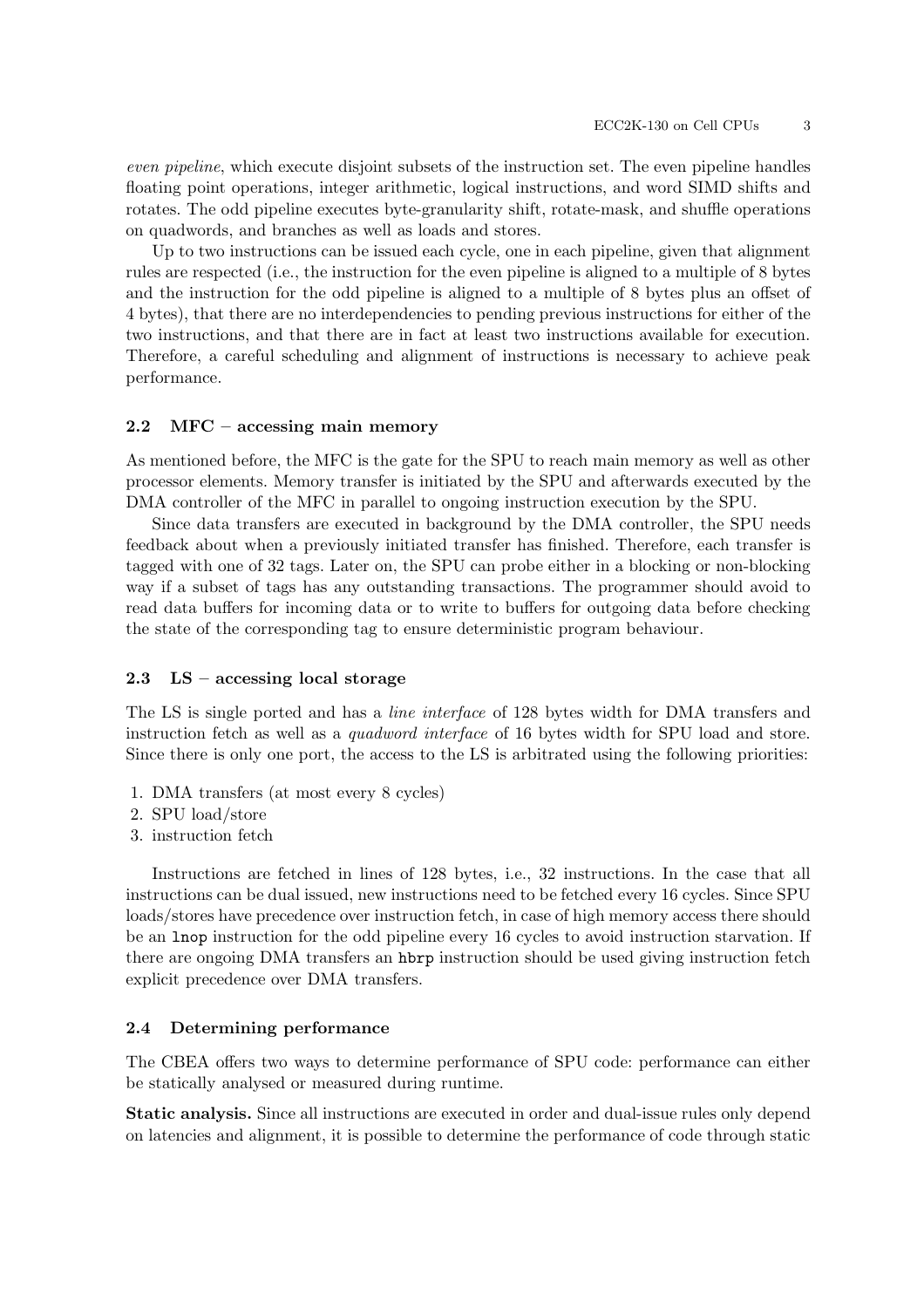analysis. The "IBM SDK for Multicore Acceleration" [15] contains the tool spu timing which performs this static analysis and gives quite accurate cycle counts.

This tool has the disadvantage that it assumes fully linear execution and does not model instruction fetch. Therefore the results reported by sputining are overly optimistic for code that contains loops or a high number memory of accesses. Furthermore, spu timing can only be used inside a function. Function calls—in particular calling overhead on the caller side—can not be analysed.

Measurement during runtime. Another way to determine performance is through an integrated decrementer (see [16, Sec. 13.3.3]). Measuring cycles while running the code captures all effects on performance in contrast to static code analysis.

The disadvantage of the decrementer is that it is updated with the frequency of the socalled timebase of the processor. The timebase is usually much smaller than the processor frequency. The Cell/B.E. in the Playstation 3 (rev. 5.1) for example changes the decrementer only every 40 cycles, the Cell/B.E. in the QS21 blades even only every 120 cycles. Small sections of code can thus only be measured on average by running the code several times repeatedly.

For cycle counts we report in this paper we will always state whether the count was obtained using spu timing, or measured by running the code.

### 3 Preliminaries

The main task on solving the Certicom challenge ECC2K-130 is to compute a specific discrete logarithm on a given elliptic curve. Up to now, the most efficient algorithm known to solve this challenge is a parallel version of Pollard's rho algorithm running concurrently on a big number of machines.

In this section we give the mathematical and algorithmic background necessary to understand the implementations described in this paper. We will briefly explain the parallel version of Pollard's rho algorithm, review the choice of the iteration function described in [2], and introduce the framework of our implementation.

#### 3.1 The ECDLP and parallel Pollard rho

The security of elliptic-curve cryptography relies on the believed hardness of the elliptic curve discrete logarithm problem (ECDLP): Given an elliptic curve E over a finite field  $\mathbb{F}_q$  and two points  $P \in E(\mathbb{F}_q)$  and  $Q \in \langle P \rangle$ , find an integer k, such that  $Q = [k]P$ . Here, [k] denotes scalar multiplication with k.

If the order of  $\langle P \rangle$  is prime, the best-known algorithm to solve this problem (for most elliptic curves) is Pollard's rho algorithm [19]. In the following we describe the parallelized collision search as implemented in [2]. See [2] for credits and further discussion.

The algorithm uses a pseudo-random iteration function  $f : \langle P \rangle \to \langle P \rangle$  and declares a subset of  $\langle P \rangle$  as *distinguished points*. The parallelization is implemented in a client-server approach in which each client node generates an input point with known linear combination in P and Q, i.e.  $R_0 = [a_0]P + [b_0]Q$  with  $a_0$  and  $b_0$  generated from a random seed s. It then iteratively computes  $R_{i+1} = f(R_i)$  until the iteration reaches a distinguished point  $R_d$ . The random seed s and the distinguished point are then sent to a central server, the client continues by generating a new random input point.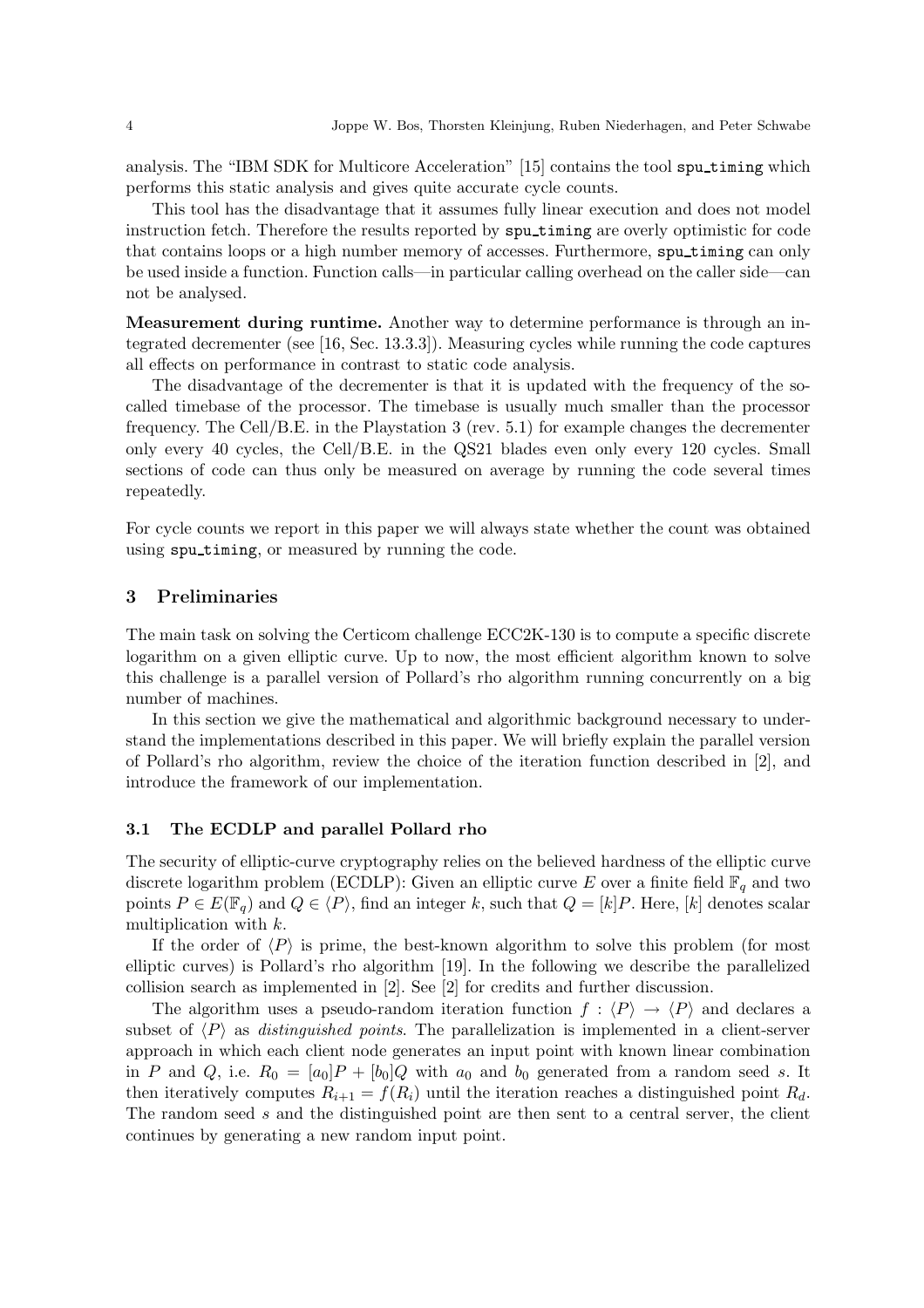The server searches for a collision in all distinguished points sent by the clients, i.e. two different input points reaching the same distinguished point  $R_d$ . The iteration function is constructed in such a way that the server can compute  $a_d$  and  $b_d$  such that  $R_d = a_d P + b_d Q$ from  $a_0$  and  $b_0$  (which are derived from s). If two different input points yield a collision at a distinguished point  $R_d$ , the server computes the two (most probably different) linear combinations of the point  $R_d$  in P and Q:  $R_d = [a_d]P + [b_d]Q$  and  $R_d = [c_d]P + [d_d]Q$ . The solution to the discrete logarithm of  $Q$  to the base  $P$  is then

$$
Q = \left[\frac{a_d - c_d}{b_d - d_d}\right]P.
$$

The expected number of distinguished points required to find a collision depends on the density of distinguished points in  $\langle P \rangle$ . The expected amount of iterations of f on all nodes in total is approximately  $\sqrt{\frac{\pi |\langle P \rangle|^2}{2}}$  $\frac{2^{L}}{2}$  assuming the iteration function f is a random mapping of size  $|\langle P \rangle|$  (see [13]).

## 3.2 ECC2K-130 and our choice of the iteration function

The specific ECDLP addressed in this paper is given in the Certicom challenge list [10] as challenge ECC2K-130. The given elliptic curve is a Koblitz curve  $E: y^2 + xy = x^3 + 1$  over the finite field  $\mathbb{F}_{2^{131}}$ ; the two given points P and Q have order l, where l is a 129-bit prime. The challenge is to find an integer k such that  $Q = [k]P$ . In the following we will describe the choice of the iteration function used in  $[2]$ . For a more detailed description please refer to  $[2]$ , for a discussion and comparison to other possible iteration functions also see [1].

Given a point  $(x, y)$  on the curve it is computationally easy to determine its negative  $(x, x+)$ y). A common optimization technique for Pollard's rho algorithm is to work on equivalence classes modulo negation of points. This reduces the expected number of iterations by a factor of up to  $\sqrt{2}$  [22,11], but it requires the iteration function to be well-defined on equivalence classes modulo negation.

For Koblitz curves a generalization of this idea can be used to reduce the expected number of iterations even further: As the curve equation has coefficients in  $\mathbb{F}_2$ , the *i*-th powers of the Frobenius endomorphism  $\sigma^i : E(\mathbb{F}_{2^{131}}) \to E(\mathbb{F}_{2^{131}}), (x, y) \mapsto (x^{2^i}, y^{2^i}), i = 1, \dots 130$  are efficiently computable automorphisms besides negation. We can thus reduce the number of iterations by a total factor of up to  $\sqrt{2 \cdot 131}$  by considering orbits under the 131 *i*-th power Frobenius endomorphisms and negation.

We define a point  $R_i$  (representing an equivalence class) as *distinguished* if the Hamming weight, i.e. the number of bits set, of the x-coordinate in normal basis representation  $HW(x_{R_i})$ is smaller than or equal to 34. Observe that this property respects the orbits of negation (because the x-coordinate remains the same) and of the Frobenius endomorphism (because squaring in normal basis is just a cyclic rotation of bits, not affecting the Hamming weight).

The iteration function is defined as

$$
R_{i+1} = f(R_i) = \sigma^j(R_i) + R_i,
$$

where  $j = ((HW(x_{R_i})/2) \text{mod } 8) + 3$ . The iteration function is well-defined on equivalence classes modulo negation and application of  $\sigma$ , because both are endomorphisms.

The restriction of  $\sigma$  to  $\langle P \rangle$  corresponds to scalar multiplication with some scalar r. For an input  $R_i = a_i P + b_i Q$  the output of f will be  $R_{i+1} = (r^j a_i + a_i)P + (r^j b_i + b_i)Q$ . When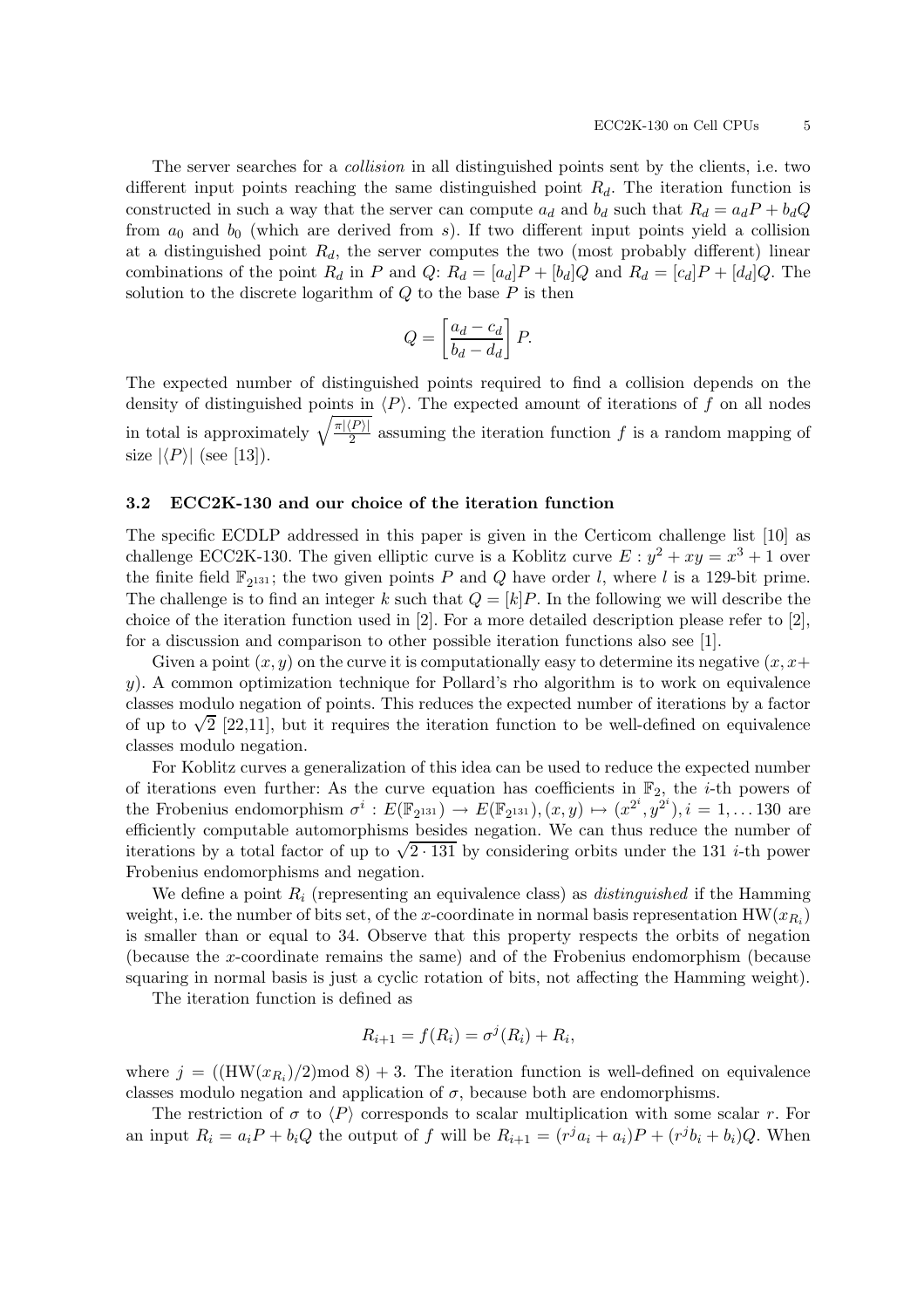a collision has been detected, it is possible to recompute the two according iterations and update the coefficients  $a_i$  and  $b_i$  following this rule. This gives the coefficients to compute the discrete logarithm.

#### 3.3 Computing the iteration function

Computing the iteration function requires one application of  $\sigma^j$  and one elliptic-curve addition. Furthermore we need to convert the x-coordinate of the resulting point to normal basis, if a polynomial-basis representation is used, and check whether it is a distinguished point.

Many applications use so-called inversion-free coordinate systems to represent points on elliptic curves (see, e.g., [12, Sec. 3.2]) to speed up the computation of point multiplications. These coordinate systems use a redundant representation for points. Identifying distinguished points requires a unique representation, this is why we use the affine Weierstrass representation to represent points on the elliptic curve. Elliptic-curve addition in affine Weierstrass coordinates on the given elliptic curve requires 2 multiplications, one squaring, 6 additions, and 1 inversion in  $\mathbb{F}_{2^{131}}$  (see, e.g. [6]). Application of  $\sigma^j$  means computing the  $2^j$ -th powers of the  $x$ - and the y-coordinate. In total, one iteration takes 2 multiplications, 1 squaring, 2 computations of the form  $r^{2^m}$ , with  $3 \le m \le 10, 1$  inversion, 1 conversion to normal-basis, and one Hamming-weight computation. In the following we will refer to computations of the form  $r^{2^m}$  as m-squaring.

A note on the inversion. To speed up the relatively costly inversion we can batch several inversions and use Montgomery's trick [18]: m batched inversions can be computed with  $3(m-1)$  multiplications and one inversion. For example,  $m = 64$  batched elliptic curve additions take  $2 \cdot 64 + 3 \cdot (64 - 1) = 317$  multiplications, 64 squarings and 1 inversion. This corresponds to 4.953 multiplications, 1 squaring and 0.016 inversions for a single elliptic-curve addition.

## 4 Approaches for implementing the iteration function

In the following we discuss the two main design decisions for the implementation of the iteration function: 1.) Is it faster to use bitslicing or a standard approach and 2.) is it better to use normal-basis or polynomial-basis representation for elements of the finite field.

#### 4.1 Bitsliced or not bitsliced?

Binary-field arithmetic was commonly believed to be more efficient than prime-field arithmetic for hardware but less efficient for software implementations. This is due to the fact that most common microprocessors spend high effort on accelerating integer- and floating-point multiplications. Prime-field arithmetic can benefit from those high-speed multiplication algorithms, binary-field arithmetic cannot. However, Bernstein showed recently that for batched multiplications, binary fields can provide better performance than prime fields also in software [3]. In his implementation of batched Edwards-curve arithmetic the bitslicing technique [7] is used to compute (at least) 128 binary-field multiplications in parallel on an Intel Core 2 processor.

Bitslicing is a matter of transposition: Instead of storing the coefficients of an element of  $\mathbb{F}_{2^{131}}$  as sequence of 131 bits in 2 128-bit registers, we can use 131 registers to store the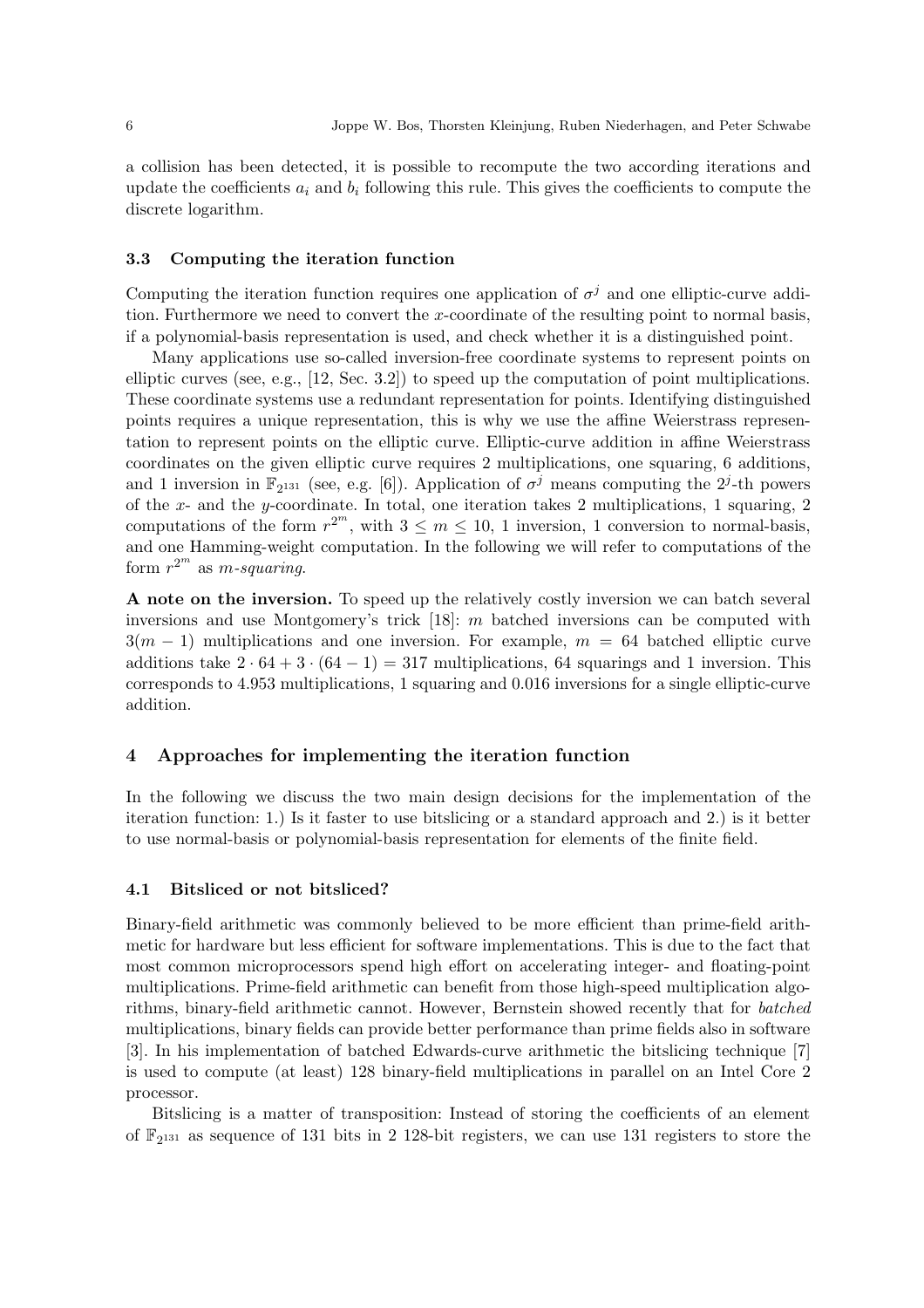131 coefficients of an element, one register per bit. Algorithms are then implemented by simulating a hardware implementation – gates become bit operations such as AND and XOR. For one element in 131 registers this is highly inefficient, it may become efficient if all 128 bits of the registers are used for 128 independent (batched) operations. The lack of registers—most architectures including the SPU do not support 131 registers—can easily be compensated for by spills, i.e. storing currently unused values on the stack and loading them when they are required.

The results of [3] show that for batched binary-field arithmetic on the Intel Core 2 processor bitsliced implementations are faster than non-bitsliced implementations. However, the question whether this is also the case on the SPU of the Cell processor is hard to answer a priori for several reasons:

- The Intel Core 2 can issue up to 3 bit operations on 128-bit registers per cycle, an obvious lower bound on the cycles per iteration is thus given as the number of bit operations per cycle divided by 3. The SPU can issue only one bit operation per cycle, the lower bound on the performance is thus three times as high.
- Bernstein in [3, Sec. 3] describes that the critical bottleneck for batched multiplications are in fact loads instead of bit operations. The Core 2 has only 16 architectural 128-bit registers and can do only 1 load per cycle, i.e. one load per 3 bit operations.

The SPUs have 128 architectural 128-bit registers and can do one load per bit operation. However, unlike on the Core 2, the load operations have to compete with store operations. Due to the higher number of registers and the lower arithmetic/load ratio it seems easier to come close to the lower bound of cycles imposed by the number of bit operations on the SPUs than on the Core 2. How much easier and how close exactly was very hard to foresee a priori.

- Bitsliced operations rely heavily on parallelism and therefore require much more storage for inputs, outputs and intermediate values. As described in Section 2, all data of the active set of variables has to fit into 256 KB of storage alongside the code. In order to make code run fast on the SPU which executes all instructions in order, optimization techniques such as loop unrolling and function inlining are crucial; these techniques increase the code size and make it harder to fit all data into the local storage.
- Montgomery inversions require another level of parallelism, inverting for example 64 values in parallel requires  $64 \cdot 128$  field elements (131 KB) of inputs when using bitsliced representation. This amount of data can only be handled using DMA transfers between the main memory and the local storage. In order to not suffer from performance penalties due to these transfers, they have to be carefully interleaved with computations.

We decided to evaluate which approach is best by implementing both, the bitsliced and the non-bitsliced version, independently by two groups in a friendly competition.

#### 4.2 Polynomial or normal basis?

Another choice to make for both bitsliced and non-bitsliced implementations is the representation of elements of  $\mathbb{F}_{2^{131}}$ : Polynomial bases are of the form  $(1, z, z^2, z^3, \ldots, z^{130})$ , so the basis elements are increasing powers of some element  $z \in \mathbb{F}_{2^{131}}$ . Normal bases are of the form  $(\alpha, \alpha^2, \alpha^4, \dots, \alpha^{2^{130}})$ , so each basis element is the square of the previous one.

Performing arithmetic in normal-basis representation has the advantage that squaring elements is just a rotation of coefficients. Furthermore we do not need any basis transformation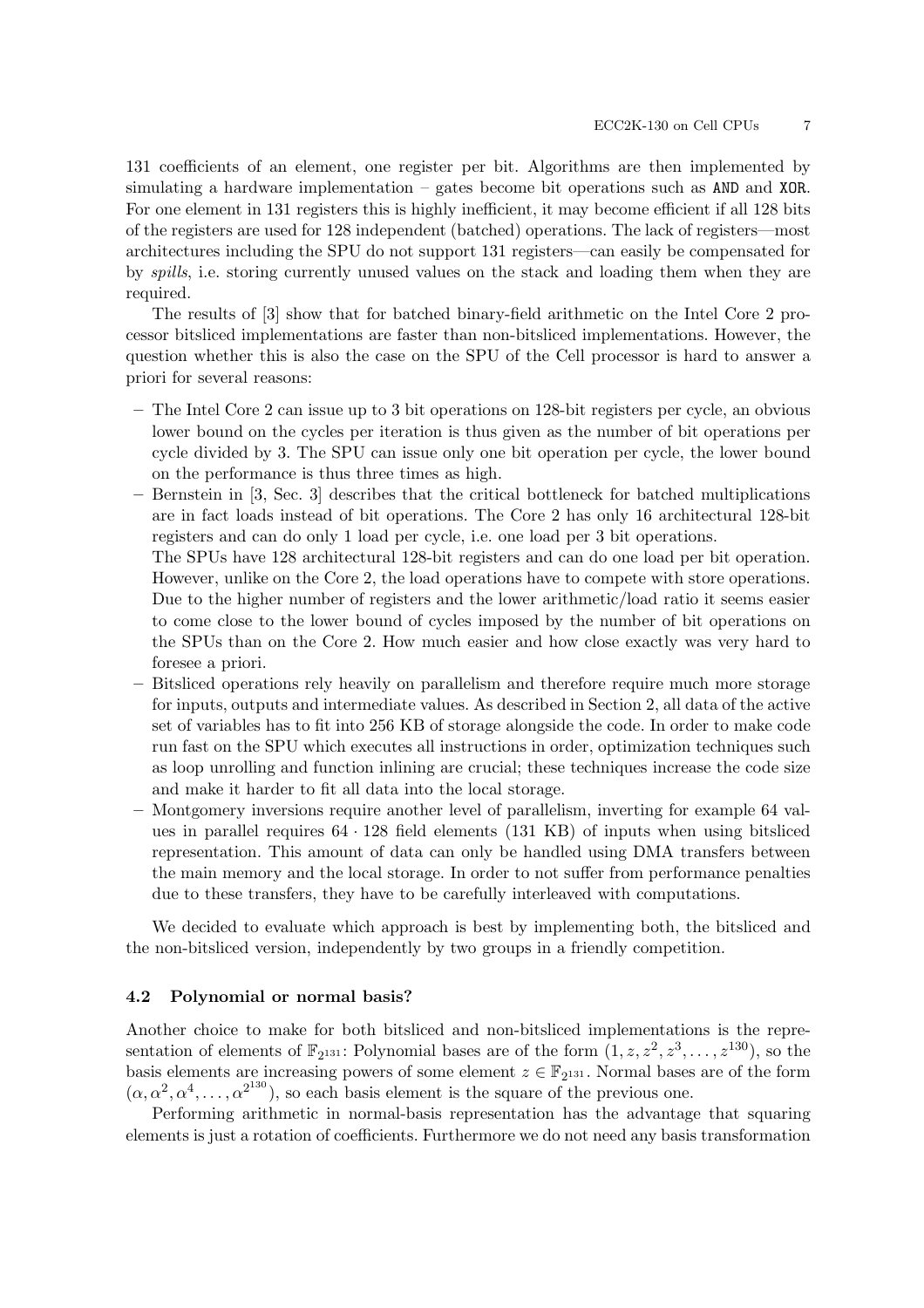before computing the Hamming weight in normal basis. On the other hand, implementations of multiplications in normal basis are widely believed to be much less efficient than those of multiplications in polynomial basis.

In [21], von zur Gathen, Shokrollahi and Shokrollahi proposed an efficient method to multiply elements in type-2 normal basis representation. Here we review the multiplier shown in [2]; see [2] for further discussion and history:

An element of  $\mathbb{F}_{2^{131}}$  in type-2 normal basis representation is of the form

$$
f_0(\zeta + \zeta^{-1}) + f_1(\zeta^2 + \zeta^{-2}) + f_2(\zeta^4 + \zeta^{-4}) + \cdots + f_{130}(\zeta^{2^{130}} + \zeta^{-2^{130}}),
$$

where  $\zeta$  is a 263rd root of unity in  $\mathbb{F}_{2^{131}}$ . This representation is first permuted to obtain coefficients of

$$
\zeta + \zeta^{-1}, \zeta^2 + \zeta^{-2}, \zeta^3 + \zeta^{-3}, \dots, \zeta^{131} + \zeta^{-131},
$$

and then transformed to coefficients in polynomial basis

$$
\zeta+\zeta^{-1}, (\zeta+\zeta^{-1})^2, (\zeta+\zeta^{-1})^3, \ldots, (\zeta+\zeta^{-1})^{131}.
$$

Applying this transform to both inputs allows us to use a fast polynomial-basis multiplier to retrieve coefficients of

$$
(\zeta + \zeta^{-1})^2, (\zeta + \zeta^{-1})^3, \ldots, (\zeta + \zeta^{-1})^{262}.
$$

Applying the inverse of the input transformation yields coefficients of

$$
\zeta^2 + \zeta^{-2}, \zeta^3 + \zeta^{-3}, \dots, \zeta^{262} + \zeta^{-262}.
$$

Conversion to permuted normal basis just requires adding appropriate coefficients, for example  $\zeta^{200}$  is the same as  $\zeta^{-63}$  and thus  $\zeta^{200} + \zeta^{-200}$  is the same as  $\zeta^{63} + \zeta^{-63}$ . To obtain the normalbasis representation we only have to apply the inverse of the input permutation.

This multiplication still incurs overhead compared to modular multiplication in polynomial basis, but it needs careful analysis to understand whether this overhead is compensated for by the above-described benefits of normal-basis representation. Observe that all permutations involved in this method are free for hardware and bitsliced implementations while they are quite expensive in non-bitsliced software implementations.

## 5 The non-bitsliced implementation

For the non-bitsliced implementation, we decided not to implement arithmetic in a normalbasis representation. The main reason is that the required permutations, splitting and reversing of the bits, as required for the conversions in the Shokrollahi multiplication algorithm (see Section 4.2) are too expensive to outweigh the gain of having no basis change and faster  $m$ -squarings.

The non-bitsliced implementation uses a polynomial-basis representation of elements in  $\mathbb{F}_{2^{131}} \cong \mathbb{F}_{2}[z]/(z^{131}+z^{13}+z^2+z+1)$ . Field elements in this basis can be represented using 131 bits, on the SPE architecture this is achieved by using two 128-bit registers, one containing the three most significant bits. As described in Section 3 the functionality of addition, multiplication, squaring and inversion are required to implement the iteration function. Since the distinguished-point property is defined on points in normal basis, a basis change from polynomial to normal basis is required as well. In this section the various implementation decisions for the different (field-arithmetic) operations are explained.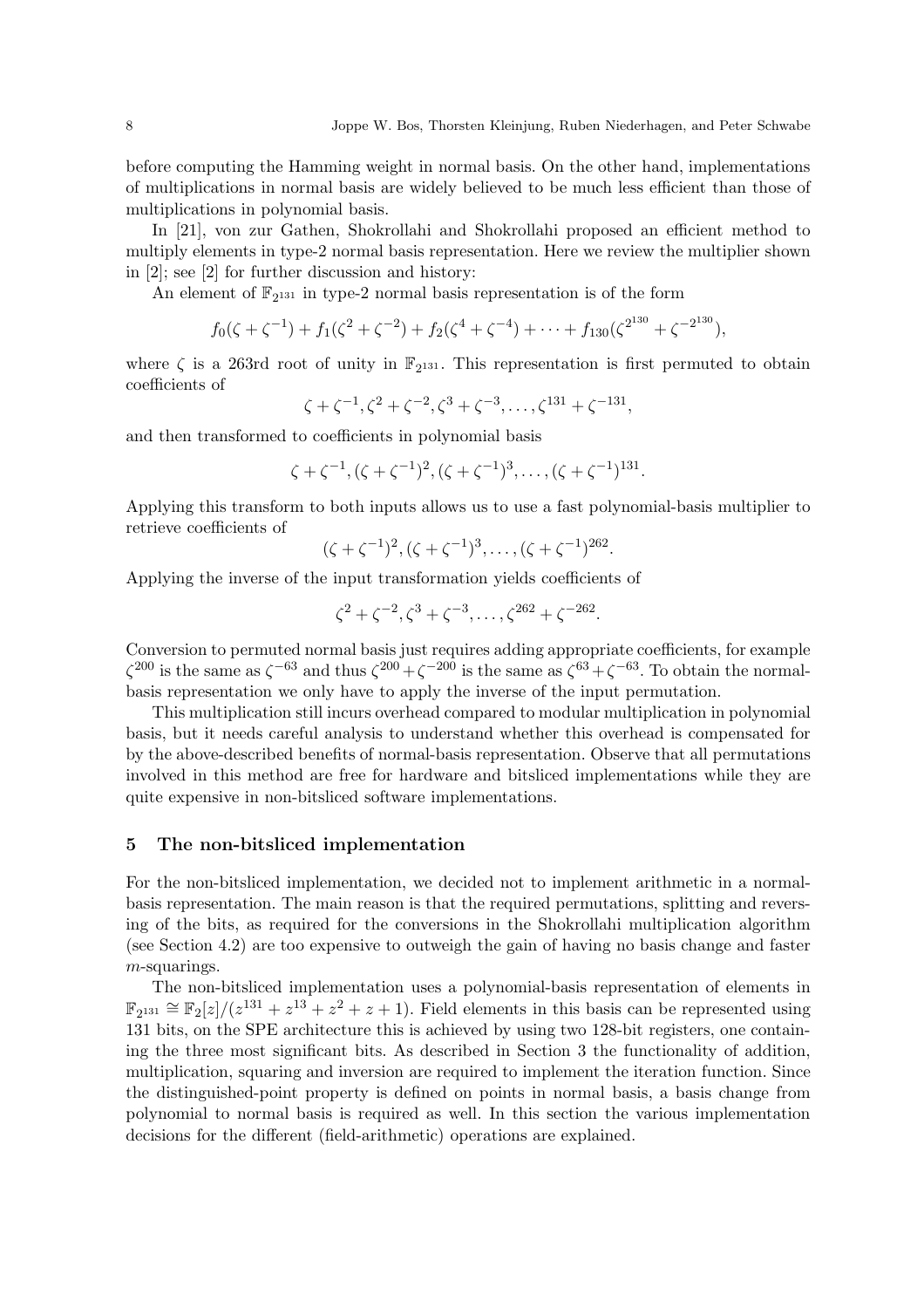Algorithm 1 The reduction algorithm for the ECC2K-130 challenge used in the non-bitsliced version. The algorithm is optimized for 128-bit architectures.

| <b>Input:</b> $C = A \cdot B = a + b \cdot z^{128} + c \cdot z^{256}$ , such that $A, B \in \mathbb{F}_2[z]/(z^{131} + z^{13} + z^2 + z + 1)$ and $a, b, c$ are 128-bit |  |  |  |
|-------------------------------------------------------------------------------------------------------------------------------------------------------------------------|--|--|--|
| strings representing polynomial values.                                                                                                                                 |  |  |  |

**Output:**  $D = C \text{ mod } (z^{131} + z^{13} + z^2 + z + 1).$ 1:  $c \leftarrow (c \ll 109) + (b \gg 19)$ 2:  $b \leftarrow b$  AND  $(2^{19} - 1)$ 3:  $c \leftarrow c + (c \ll 1) + (c \ll 2) + (c \ll 13)$ 4:  $a \leftarrow a + (c \ll 16)$ 5:  $b \leftarrow b + (c \gg 112)$ 6:  $x \leftarrow (b \gg 3)$ 7:  $b \leftarrow b$  AND 7 8:  $a \leftarrow a + x + (x \ll 1) + (x \ll 2) + (x \ll 13)$ 9: return  $(D = a + b \cdot z^{128})$ 

The implementation of an addition is trivial and requires two XOR instructions. These are instructions going to the even pipeline; each of them can be dispatched together with one instruction going to the odd pipeline. The computation of the Hamming weight is implemented using the CNTB instruction, which counts the number of ones per byte for all 16 bytes of a 128-bit vector concurrently, and the SUMB instruction, which sums the four bytes of each of the four 32-bit parts of the 128-bit input. The computation of the Hamming weight requires four cycles (measured).

In order to eliminate (or reduce) stalls, due to data dependencies, we interleave different iterations. Our experiments show that interleaving a maximum of eight iterations maximizes performance. We process 32 of such batches in parallel, computing on 256 iterations in order to reduce the cost of the inversion (see Section 3). All 256 points are converted to normal basis, we keep track of the lowest Hamming weight of the x-coordinate among these points. This can be done in a branch-free way eliminating the need for 256 expensive branches. Then, before performing the simultaneous inversion, only one branch is used to check if one of the points is distinguished. If one or more distinguished points are found, we have to process all 256 points again to determine and output the distinguished points. Note that this happens only very infrequently.

#### 5.1 Multiplication

If two polynomials  $A, B \in \mathbb{F}_2[z]/(z^{131}+z^{13}+z^2+z+1)$  are multiplied in a straight-forward way using 4-bit lookup tables, the table entries would be 134-bit wide. Storing and accumulating these entries would require operations (SHIFT and XOR) on two 128-bit limbs. In order to reduce the number of required operations we split A as

$$
A = A_l + A_h \cdot z^{128} = \widetilde{A}_l + \widetilde{A}_h \cdot z^{121}.
$$

This allows us to build a 4-bit lookup table from  $A_l$  whose entries fit in 124 bits (a single 128-bit limb). Furthermore, the product of  $A_l$  and an 8-bit part of B fits in a single 128-bit limb. While accumulating such intermediate results we only need byte-shift instructions. In this way we calculate the product  $A_l \cdot B$ .

For calculating  $A_h \cdot B$  we split B as

$$
B=B_l+B_h\cdot z^{128}=\widetilde{B}_l+\widetilde{B}_h\cdot z^{15}.
$$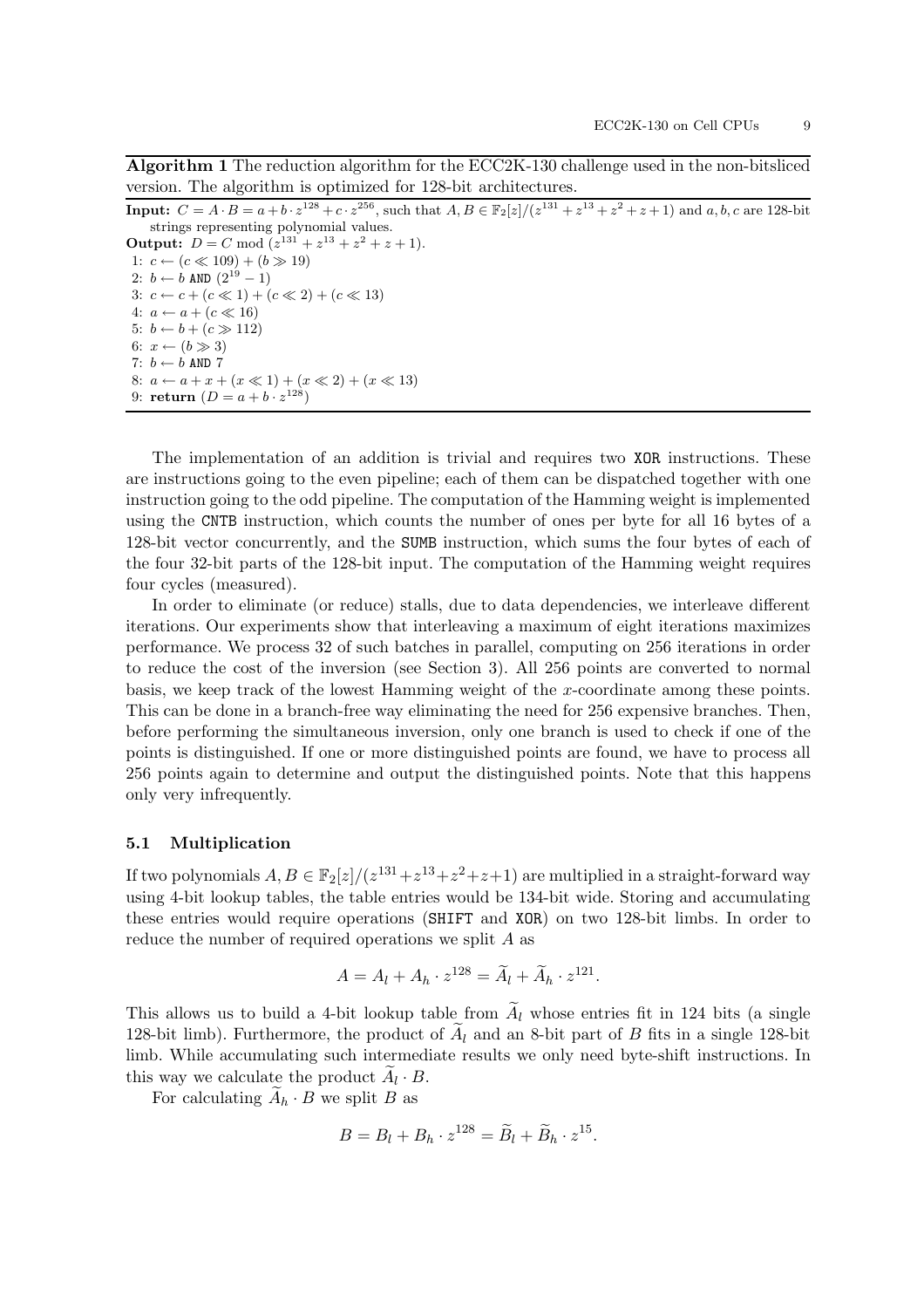Then we calculate  $A_h \cdot B_l$  and  $A_h \cdot B_h$  using two 2-bit lookup tables from  $B_l$  and  $B_h$ . We choose to split 15 bits from  $B$  in order to facilitate the accumulation of partial products in

$$
C=A\cdot B=\widetilde{A}_l\cdot B_l+\widetilde{A}_l\cdot B_h\cdot z^{128}+\widetilde{A}_h\cdot \widetilde{B}_l\cdot z^{121}+\widetilde{A}_h\cdot \widetilde{B}_h\cdot z^{136}
$$

since  $121 + 15 = 136$  which is divisible by 8.

The reduction can be done efficiently by taking the form of the irreducible polynomial into account. Given the result C from a multiplication or squaring,  $C = A \cdot B = C_H \cdot z^{131} + C_L$ , the reduction is calculated using the trivial observation that

$$
C_H \cdot z^{131} + C_L \equiv C_L + (z^{13} + z^2 + z^1 + 1)C_H \mod (z^{131} + z^{13} + z^2 + z + 1).
$$

Algorithm 1 shows the reduction algorithm optimized for architectures which can operate on 128-bit operands. This reduction requires 10 XOR, 11 SHIFT and 2 AND instructions. On the SPE-architecture the actual number of required SHIFT instructions is 15 since the bit-shifting instructions only support values up to 7. Larger bit-shifts are implemented combining both a byte- and a bit-shift instruction. When interleaving two independent modular multiplication computations, parts of the reduction and the multiplication of both calculations are interleaved to reduce latencies, save some instructions and take full advantage of the available two pipelines.

When doing more than one multiplication containing the same operand, we can save some operations. By doing the simultaneous inversion in a binary-tree style we often have to compute the products  $A \cdot B$  and  $A' \cdot B$ . In this case, we can reuse the 2-bit lookup tables from  $\tilde{B}_l$  and  $\tilde{B}_h$ . We can also save operations in the address generation of the products  $\tilde{A}_l \cdot B_l$ ,  $\tilde{A}_l \cdot B_h$ ,  $\tilde{A'}_l \cdot B_l$  and  $\tilde{A'}_l \cdot B_h$ . Using these optimizations in the simultaneous inversion a single multiplication takes 149 cycles (sputining) averaged over the five multiplications required per iteration.

### 5.2 Squaring

The squaring is implemented by inserting a zero bit between each two consecutive bits of the binary representation of the input. This can be efficiently implemented using the SHUFFLE and SHIFT instructions. The reduction is performed according to Algorithm 1. Just as with the multiplication two squaring computations are interleaved to reduce latencies. A single squaring takes 34 cycles (measured).

#### 5.3 Basis conversion and  $m$ -squaring

The repeated Frobenius map  $\sigma^j$  requires at least 6 and at most 20 squarings, both the xand y-coordinate of the current point need at most  $3+7=10$  squarings each (see Section 3), when computed as a series of single squarings. This can be computed in at most  $20 \times 34 = 680$ cycles ignoring loop overhead using our single squaring implementation.

To reduce this number a time-memory tradeoff technique is used. We precompute all values

$$
T[k][j][i_0 + 2i_1 + 4i_2 + 8i_3] = (i_0 \cdot z^{4j} + i_1 \cdot z^{4j+1} + i_2 \cdot z^{4j+2} + i_3 \cdot z^{4j+3})^{2^{3+k}}
$$

for  $0 \leq k \leq 7$ ,  $0 \leq j \leq 32$ ,  $0 \leq i_0, i_1, i_2, i_3 \leq 1$ . These precomputed values are stored in two tables, for both limbs needed to represent the number, of  $8 \times 33 \times 16$  elements of 128-bit each. This table requires 132 KB which is more than half of the available space of the local store.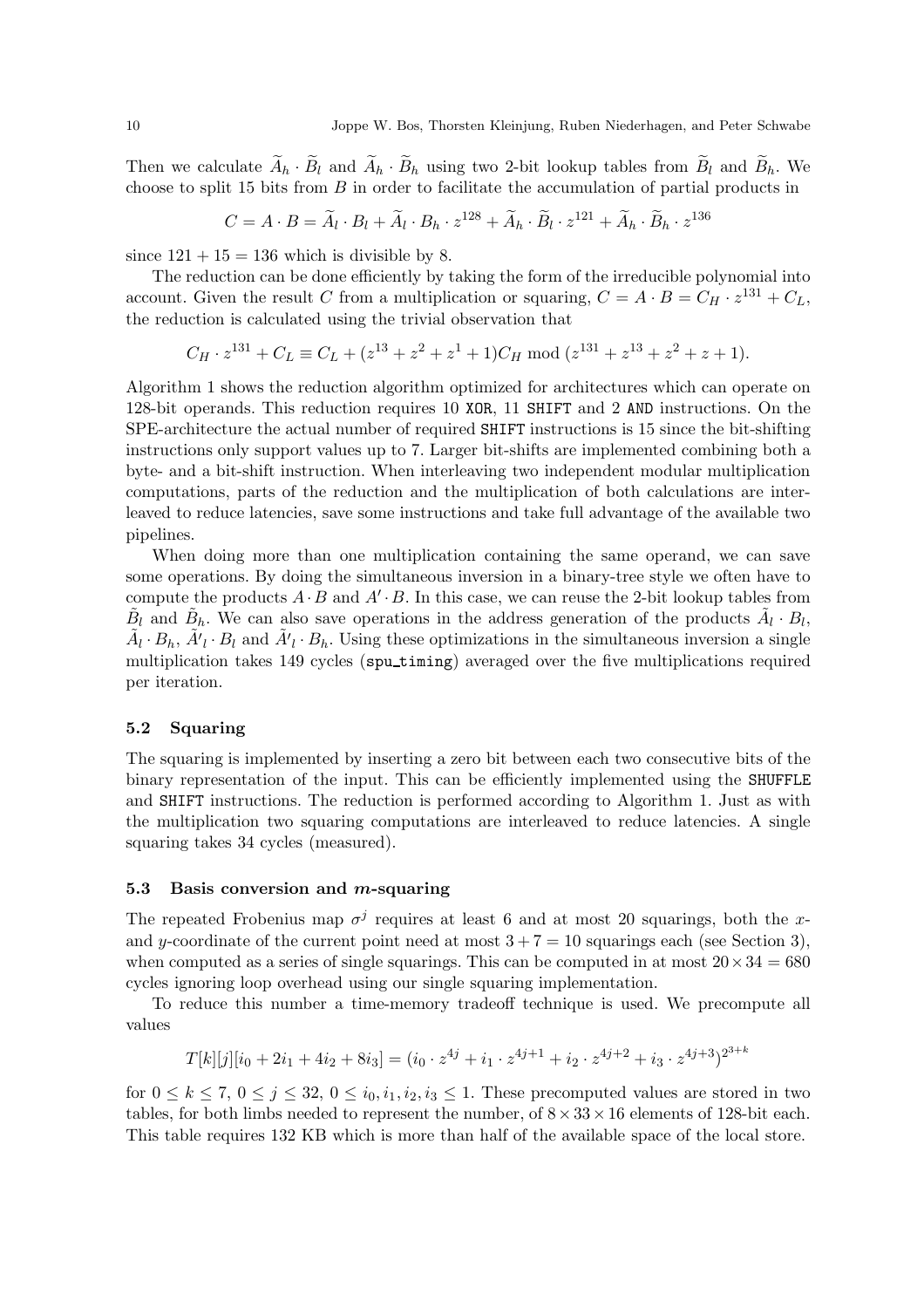Given a coordinate a of an elliptic-curve point and an integer  $0 \le m \le 7$  the computation of the *m*-squaring  $a^{2^{3+m}}$  can be computed as

$$
\sum_{j=0}^{32} T[m][j][[(a/2^{4j})] \mod 2^4].
$$

This requires  $2 \times 33$  LOAD and  $2 \times 32$  XOR instructions, due to the use of two tables, plus the calculation of the appropriate address to load from. Our assembly implementation of the  $m$ -squaring function requires 96 cycles (measured), this is 1.06 and 3.54 times faster compared to performing 3 and 10 sequential squarings respectively.

For the basis conversion we used a similar time-memory tradeoff technique. We enlarged the two tables by adding  $1 \times 33 \times 16$  elements which enables us to reuse the *m*-squaring implementation to compute the basis conversion. For the computation of the basis conversion we proceed exactly the same as for the  $m$ -squarings, only the initialization of the corresponding table elements is different.

### 5.4 Modular inversion

From Fermat's little theorem it follows that the modular inverse of  $a \in \mathbb{F}_{2^{131}}$  can be obtained by computing  $a^{2^{131}-2}$ . This can be implemented using 8 multiplications, 6 m-squarings (using  $m \in \{2, 4, 8, 16, 32, 65\}$  and 3 squarings. When processing many iterations in parallel the inversion cost per iteration is small compared to the other main operations such as multiplication. Considering this, and due to code-size considerations, we calculate the inversion using the fast routines we already have at our disposal: multiplication, squaring and m-squaring, for  $3 \leq m \leq 10$ . In total the inversion is implemented using 8 multiplications, 14 m-squarings and 7 squarings. All these operations depend on each other; hence, the interleaved (faster) implementations cannot be used. Our implementation of the inversion requires 3784 cycles (measured).

We also implemented the binary extended greatest common divisor [20] to compute the inverse. This latter approach turned out to be roughly 2.1 times slower.

#### 6 The bitsliced implementation

This section describes implementation details for the speed-critical functions of the iteration function using bitsliced representation for all computations. As explained in Section 4, there is no overhead from permutations when using bitslicing and therefore the overhead for normalbasis multiplication is much lower than for a non-bitsliced implementation. We implemented all finite-field operations in polynomial- and normal-basis representation and then compared the performance. The polynomial-basis implementation uses  $\mathbb{F}_{2^{131}} \cong \mathbb{F}_{2}[z]/(z^{131} + z^{13} + z^2 + z^{13})$  $z + 1$ ) just as the non-bitsliced implementation.

Due to the register width of 128, all operations in the bitsliced implementation processes 128 inputs in parallel. The cycle counts in this section are therefore for 128 parallel computations.

## 6.1 Multiplication

Polynomial basis. The smallest known number of bit operations required to multiply two degree-130 polynomials over  $\mathbb{F}_2$  is 11961 [4]. However, converting the sequence of bit operations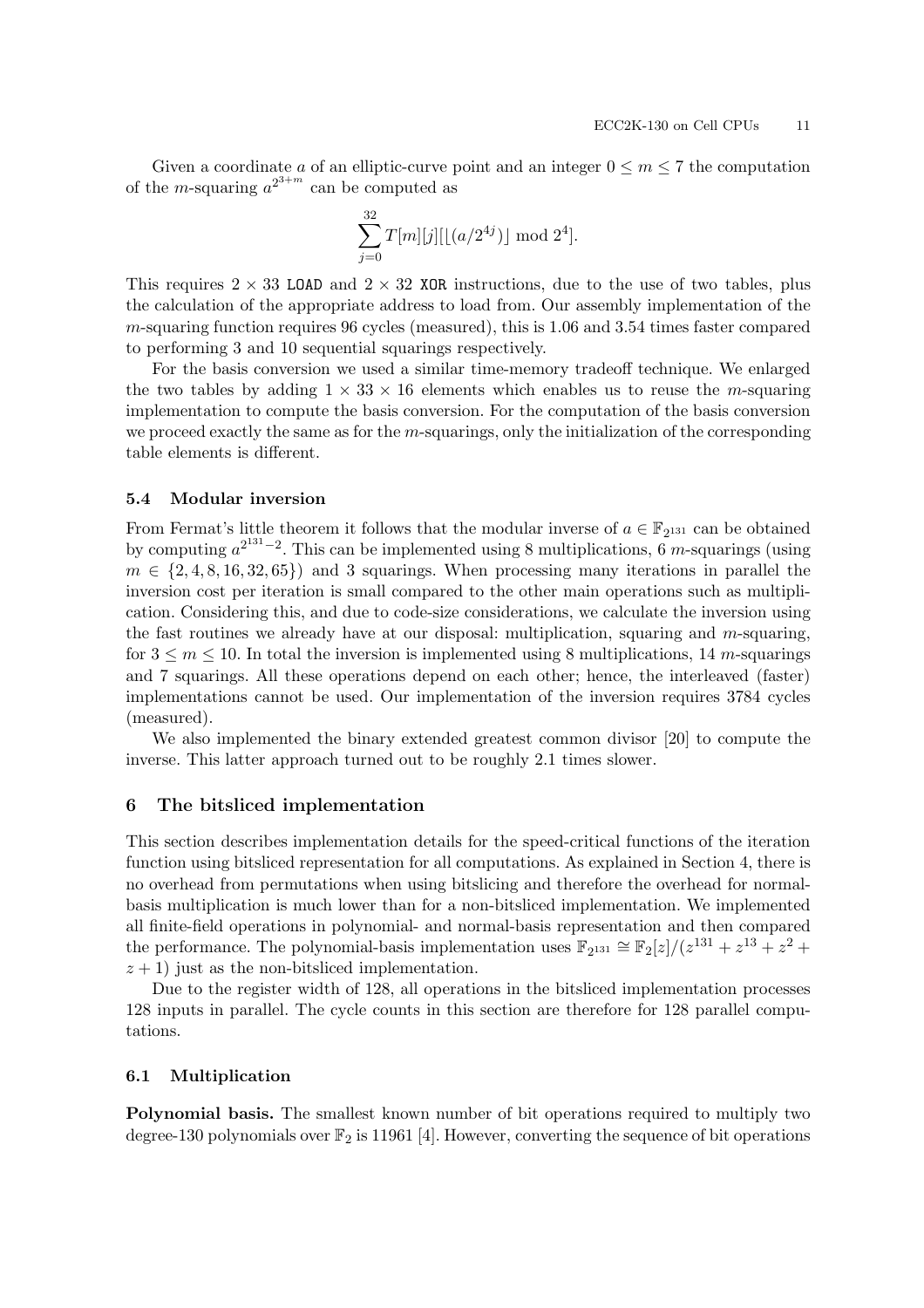in [4] to C syntax and feeding it to spu-gcc does not compile because the size of the resulting function exceeds the size of the local storage. After reducing the number of variables for intermediate results and some more tweaks the compiler produced functioning code, which had a code size of more than 100 KB and required more than 20000 cycles to compute a multiplication.

We decided to sacrifice some bit operations for code size and better-scheduled code and composed the degree-130 multiplication of 9 degree-32 multiplications using two levels of the Karatsuba multiplication technique [17]. One of these multiplications is actually only a degree-31 multiplication; in order to keep code size small we use degree-32 multiplication with leading coefficient zero. We use improvements to classical Karatsuba described in [3] to combine the results of the 9 multiplications.

The smallest known number of bit operations for degree-32 binary polynomial multiplication is 1286 [4]. A self-written scheduler for the bit operation sequence from [4] generates code that takes 1303 cycles (spu timing) for a degree-32 binary polynomial multiplication. In total our degree-130 multiplication takes 14503 cycles (measured). This includes 11727 cycles for 9 degree-32 multiplications, cycles required for combination of the results, and function-call overhead.

Reduction modulo the pentanomial  $z^{131} + z^{13} + z^2 + z + 1$  takes 520 bit operations, our fully unrolled reduction function takes 590 cycles (measured), so multiplication in  $\mathbb{F}_{2^{131}}$  takes  $14503 + 590 = 15093$  cycles.

Normal basis. The normal-basis multiplication uses the conversion to polynomial basis as described in Section 4.2. For both, conversion of inputs to polynomial basis and conversion of the result to normal basis (including reduction) we use fully unrolled assembly functions. As for multiplication we implemented scripts to schedule the code optimally. One input conversion takes 434 cycles (measured), output conversion including reduction takes 1288 cycles (measured), one normal-basis multiplication including all conversions takes 16653 cycles (measured).

## 6.2 Squaring

Polynomial basis. In polynomial-basis representation, a squaring consists of inserting zerobits between all bits of the input and modular reduction. The first part is does not require any instructions in bitsliced representation because we do not have to store the zeros anywhere, we only have to respect the zeros during reduction. For squarings, the reduction is cheaper than for multiplications because we know that every second bit is zero. In total it needs 190 bit operations, hence, squaring is bottlenecked by loading 131 inputs and storing 131 outputs. One call to the squaring function takes 400 cycles (measured).

Normal basis. In normal basis a squaring is a cyclic shift of bits, so we only have to do 131 loads and 131 stores to cyclically shifted locations. A call to the squaring function in normal-basis representation takes 328 cycles (measured).

## 6.3 m-Squaring

**Polynomial basis.** In polynomial basis we decided to implement  $m$ -squarings as a sequence of squarings. A fully unrolled code can hide most of the 131 load and 131 store operations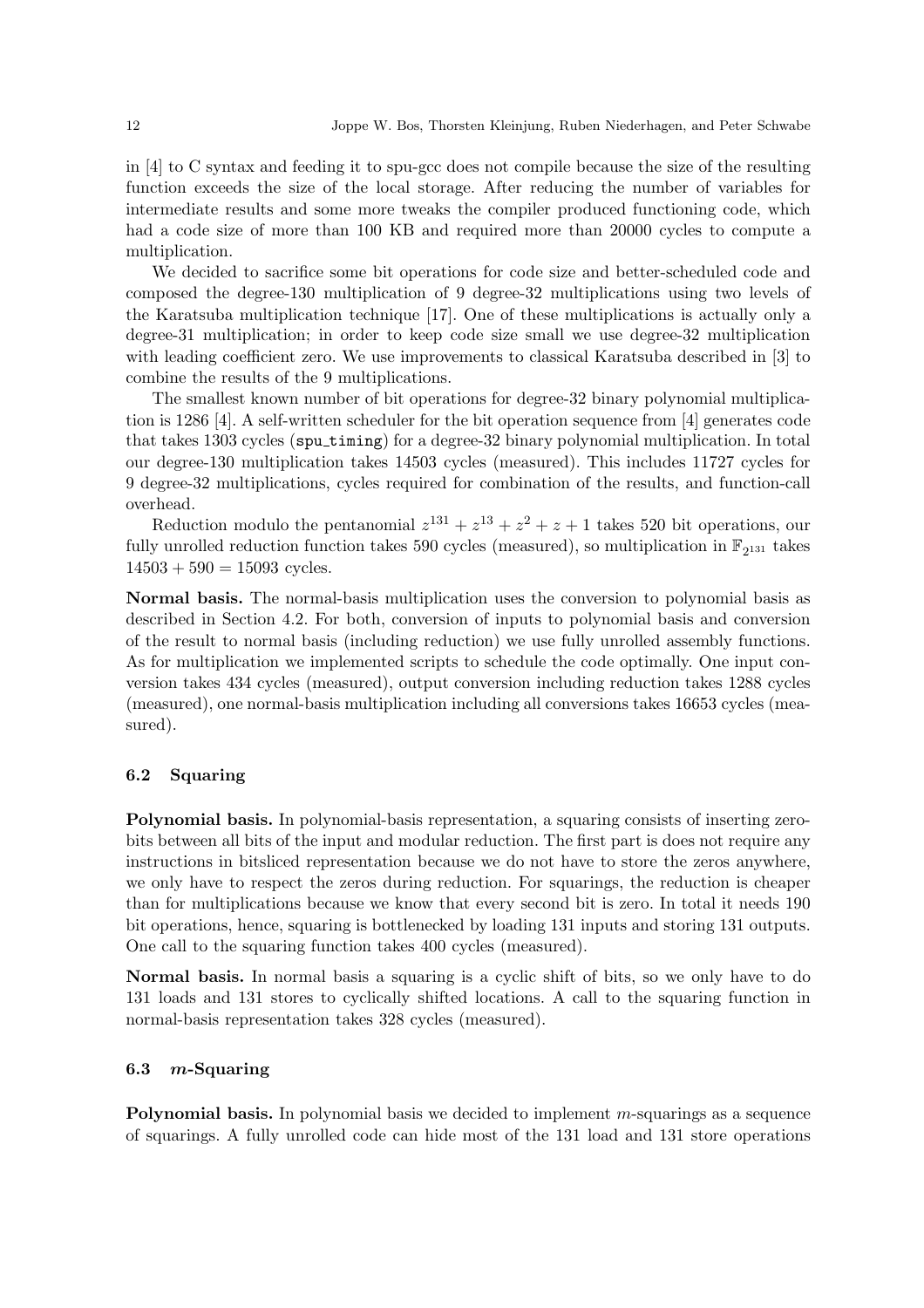between the 190 bit operations of a squaring – implementing dedicated  $m$ -squaring functions for different values of m would mostly remove the overhead of  $m-1$  function calls but on the other hand significantly increase the overall code size.

Normal basis. For the normal-basis implementation we implemented m-squarings for all relevant values of  $m$  as separate fully-unrolled functions. The only difference between these functions is the shifting distance of the store locations. Each m-squaring therefore takes 328 cycles (measured), just like a single squaring.

**Conditional m-Squaring.** The computation of  $\sigma^j$  cannot just simply be realized as a single *m*-squaring with  $m = j$ , because the value of j is most likely different for the 128 bitsliced values in one batch. Therefore the computation of  $r = \sigma^{j}(x_{R_i})$  is carried out using 3 conditional m-squarings as follows:

 $r \leftarrow x^{2^3}$ if  $x_{R_i}[1]$  then  $r \leftarrow r^2$ if  $x_{R_i}[2]$  then  $r \leftarrow r^{2^2}$ if  $x_{R_i}[3]$  then  $r \leftarrow r^{2^4}$ return  $r$ ,

where  $x_{R_i}[k]$  denotes the bit at position k of  $x_{R_i}$ . The computation of  $\sigma^j(y_{R_i})$  is carried out in the same way.

When using bitsliced representation, conditional statements have to be replaced by equivalent arithmetic computations. We can compute the  $k$ -th bit of the result of a conditional  $m$ -squaring of  $r$  depending on a bit  $b$  as

$$
r[k] \leftarrow (r[k] \text{ and } \neg b) \text{ XOR } (r^{2^m}[k] \text{ and } b).
$$

The additional three bit operations per output bit can be interleaved with loads and stores needed for squaring. In particular when using normal-basis squaring (which does not involve any bit operations) this speeds up the computation: A conditional  $m$ -squaring in normal-basis representation takes 453 cycles (measured).

For the polynomial-basis implementation we decided to first compute an  $m$ -squaring and then a separate conditional move. This cmov function requires 262 loads, 131 stores and 393 bit operations and thus balances instructions on the two pipelines. One call to the cmov function takes 518 cycles.

## 6.4 Addition

Addition is the same for normal-basis and polynomial-basis representation. It requires loading 262 inputs, 131 XORs and storing of 131 outputs. Just as squaring, the function is bottlenecked by loads and stores rather than bit operations. One call to the addition function takes 492 cycles (measured).

## 6.5 Inversion

For both polynomial and normal basis the inversion is implemented using Fermat's little theorem. It involves 8 multiplications, 3 squarings and 6 m-squarings (with  $m = 2, 4, 8, 16, 32, 65$ ). It takes 173325 cycles using polynomial basis and 136132 cycles using normal basis (both measured). Observe that with a sufficiently large batch size for Montgomery inversion this does not have big impact on the cycle count of one iteration.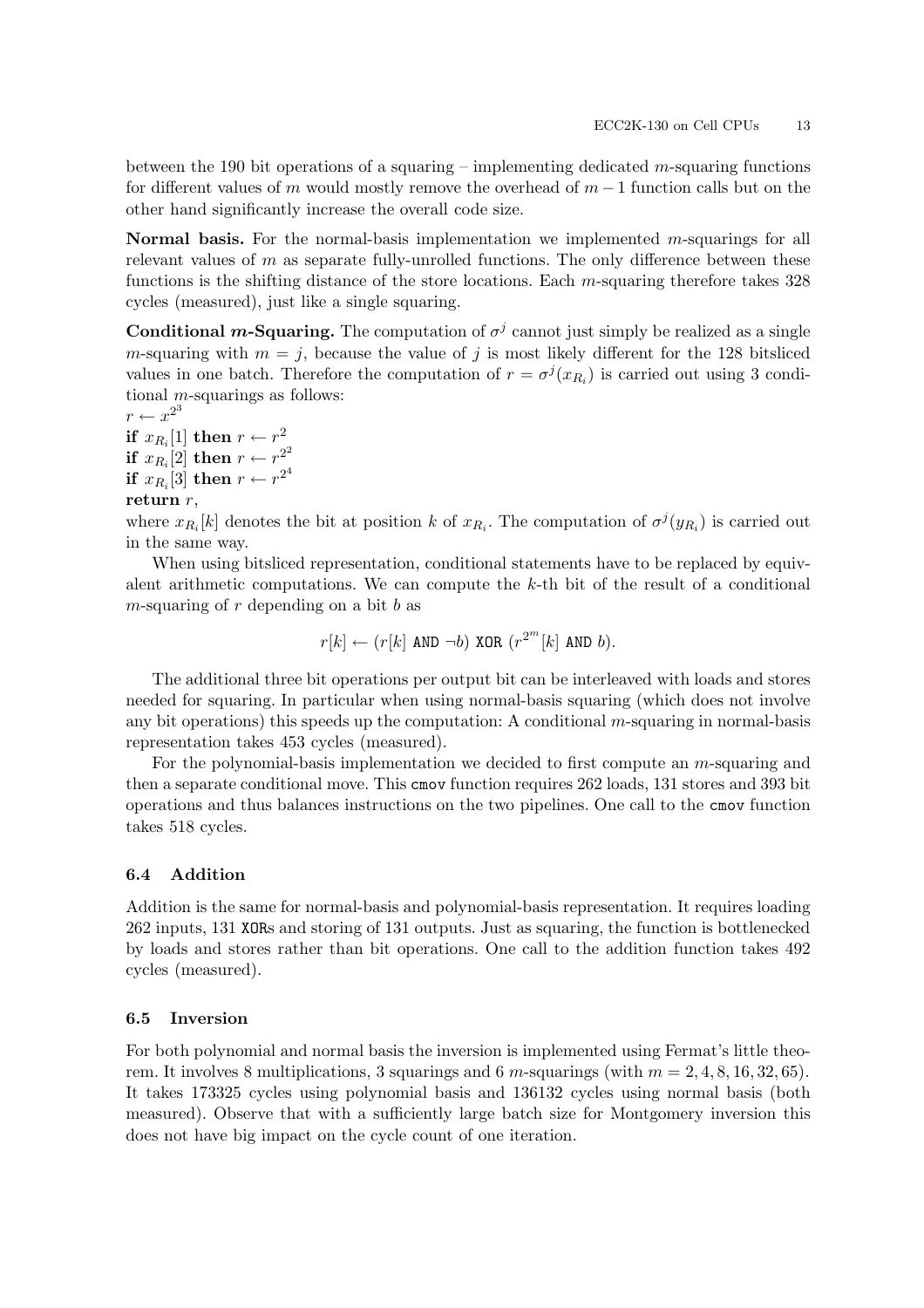#### 6.6 Conversion to normal basis

**Polynomial basis.** For the polynomial-basis implementation we have to convert the xcoordinate to normal basis to check whether we found a distinguished point. This basis conversion is generated using the techniques described in [5] and uses 3380 bit operations. The carefully scheduled code takes 3748 cycles (measured).

## 6.7 Hamming-weight computation

The bitsliced Hamming-weight computation of a 131-bit number represented in normal basis can be done in a divide-and-conquer approach (producing bitsliced results) using 625 bit operations. We unrolled this algorithm to obtain a function that computes the Hamming weight using 844 cycles (measured).

#### 6.8 Control flow overhead

For both, polynomial-basis and normal-basis representation there is additional overhead from additions, loop control, and reading new input points after a distinguished point has been found. This overhead accounts for only about 8 percent of the total computation time. Reading a new input point after a distinguished point has been found takes about 2,009,000 cycles. As an input point takes on average  $2^{25.7} \approx 40,460,197$  iterations to reach a distinguished point, these costs are negligible and are ignored in our overall cycle counts for the iteration function.

#### 6.9 Complete iteration

To make the computation of the iteration function as fast as possible we used the largest batch size for Montgomery that allows us to fit all data into the local storage.

Our polynomial-basis implementation uses a batch size of 12 and needs 113844 cycles (measured) to compute the iteration function.

The normal-basis implementation uses a batch size of 14 and requires 100944 cycles (measured).

Clearly, the overhead caused by the conversions for multiplications in the normal-basis implementation is outweighed by the benefits in faster  $m$ -squarings, conditional  $m$ -squarings, and the saved basis conversion.

#### 6.10 Using DMA transfers to increase the batch size

To be able to use larger numbers for the batch size we modified the normal-basis implementation to make use of main memory. The batches are stored in main memory and are fetched into LS temporarily for computation.

Since the access pattern to the batches is totally deterministic, it is possible to use multibuffering to prefetch data while processing previously loaded data and to write back data to main memory during ongoing computations. Even though 3 slots—one for outgoing data, one for computation, and one for incoming data—are sufficient for the buffering logic, we use 8 slots in local memory as ringbuffer to hide indeterministic delays on the memory bus. We assign one DMA tag to each of these slots to monitor ongoing transactions.

Before computation, one slot is chosen for the first batch and the batch is loaded to LS. During one step of the iteration function, the SPU iterates multiple times over the batches.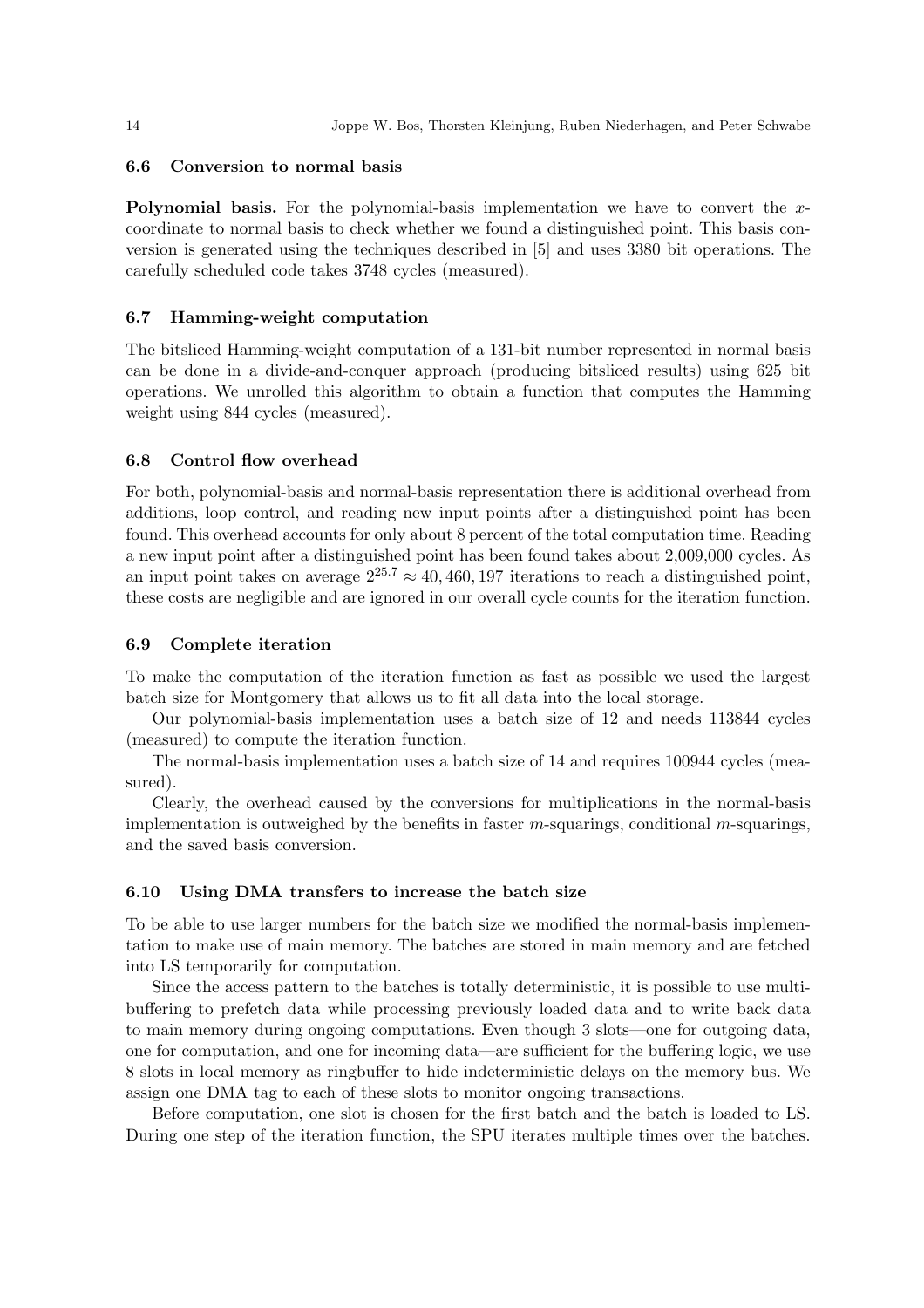Each time, first the SPU checks whether the last write back from the next slot has finished using a blocking call to the MFC on the assigned tag. Then it initiates a prefetch for the next required batch into this next slot. Now—again in a blocking manner—it is checked whether the data for the current batch already has arrived. If so, data is processed and finally the SPU initiates a DMA transfer to write changed data back to main memory.

Due to this access pattern, all data transfers can be performed with minimal overhead and delay. Therefore it is possible to increase the batch size to 512 improving the runtime per iteration for the normal basis implementation by about 5 percent to 95428 cycles (measured). Measurements on IBM blade servers QS21 and QS22 showed that neither processor bus nor main memory are a bottleneck even if 8 SPEs are doing independent computations and DMA transfers in parallel.

#### 7 Comparison and Conclusions

#### 7.1 Comparison with previous work

The only previous implementation of Pollard's rho algorithm on the Cell Broadband Engine Architecture is described in [9]. A brief comparison to this implementation is given in [2], we recall and elaborate here further. Comparison to the implementation as reported in [9] is difficult for a number of reasons:

- [9] targets an ECDLP over a prime field, while we target a binary field. Both cases allow the use of different optimizations; prime-field arithmetic can make use of the 4-SIMD  $16 \times 16 \rightarrow 32$ -bit multiplier while binary field arithmetic can use bitslicing techniques.
- The field size in [9] is  $\left(\frac{2^{128} 3}{11 \cdot 6949}\right) \approx 2^{112}$  but arithmetic modulo  $2^{128} 3$  is performed to exploit the special form of the modulus. The field size in this paper is  $2^{131}$ and we perform fast arithmetic modulo the polynomial  $z^{131} + z^{13} + z^2 + z + 1$ .
- The number of expected iterations is significantly lower to solve an ECDLP based on Koblitz curves compared to solving another ECDLP over prime fields. This is due to the possibility to use the Frobenius endomorphism. A side-effect is that the iteration (see Section 3) needs to perform more operations compared to the one used in [9].

The 112-bit prime-field implementations from [9] requires 453 cycles per iteration. We follow [8, Section 3.2] in extrapolating quadratically to larger sizes: for 131 bits this gives an estimate of  $\frac{131}{112}$  $^{2} \cdot 453 = 620$  cycles per iteration. This number is lower compared to the 749 cycles as reported here, but our cycle count includes the extra costs to use the Frobenius endomorphism. The number of expected iterations is for a similar Koblitz curve lower by a factor  $\sqrt{4 \cdot 2 \cdot 131}$ ; the 4 takes the cofactor of the group order into account and the 2 and 131 correspond to the use of the negation map and Frobenius endomorphism respectively.

#### 7.2 Conclusion

From the two implementations described in this paper it is clear that on the Cell processor bitsliced implementations of highly parallel binary-field arithmetic are more efficient than standard implementations. For applications that do not process large batches of different independent computations the non-bitsliced approach remains of interest. The cycle counts for all field operations are summarized in Table 1 for both approaches.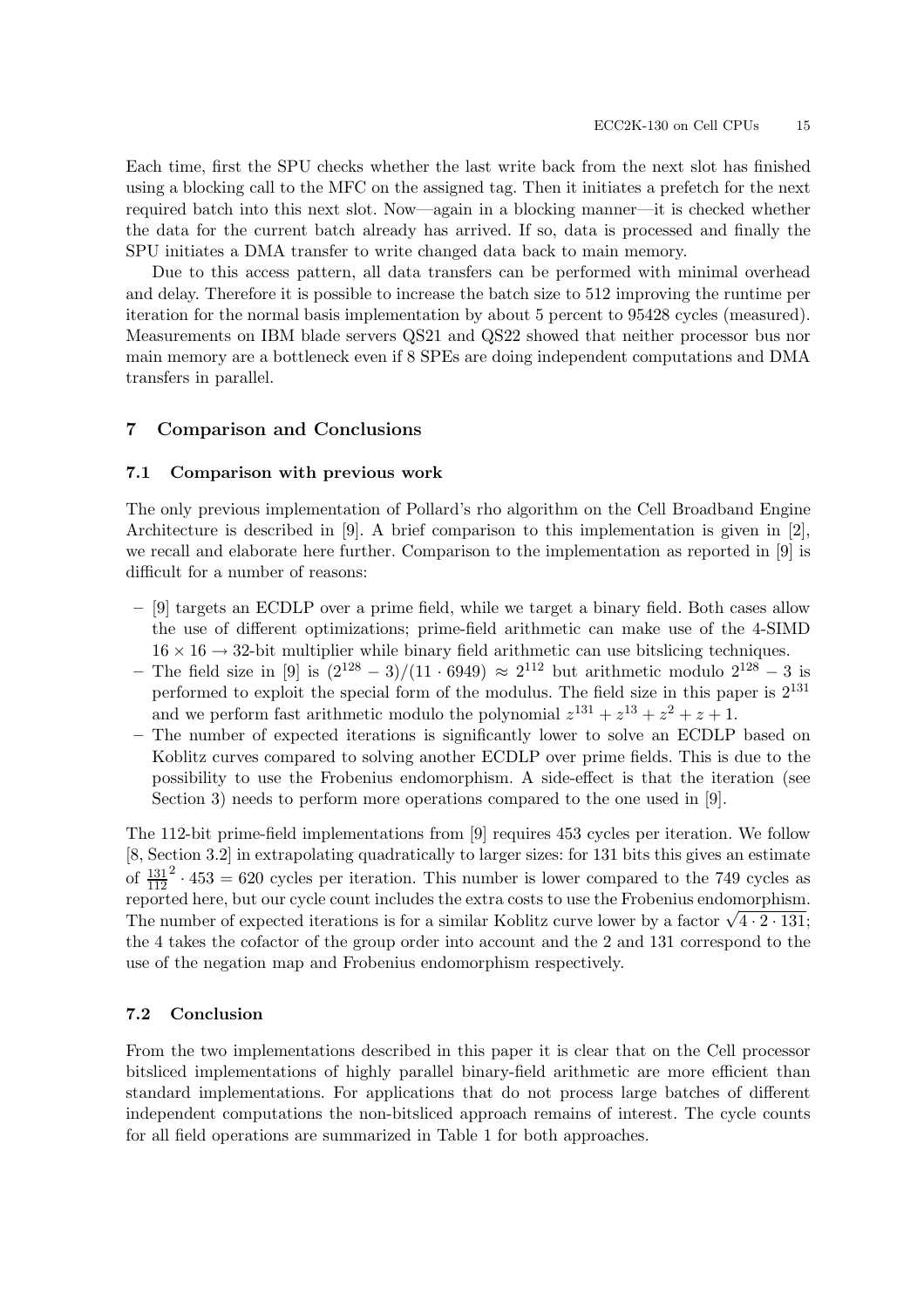|                            | Non-bitsliced,   | Bitsliced.               | Bitsliced.                                |
|----------------------------|------------------|--------------------------|-------------------------------------------|
|                            | polynomial basis | polynomial basis         | normal basis                              |
| Squaring                   | 34               | 3.164                    | 2.563                                     |
| $m$ -squaring              | 96               | $m \times 3.164$         | 2.563                                     |
| Conditional $m$ -squaring  |                  | $m \times 3.164 + 4.047$ | 3.539                                     |
| Multiplication             | 149              | 117.914                  | 130.102                                   |
| Addition                   | 2                |                          | 3.844                                     |
| Inversion                  | 3784             | 1354.102                 | 1063.531                                  |
| Conversion to normal basis | 96               | 29.281                   |                                           |
| Hamming-weight computation |                  |                          | 6.594                                     |
| Pollard's rho iteration    | 1148 $(B = 256)$ | 889.406 $(B = 12)$       | 788.625 $(B = 14)$<br>745.531 $(B = 512)$ |

Table 1. Cycle counts per input for all operations on one SPE of a 3192 MHz Cell Broadband Engine, rev. 5.1. For the bitsliced implementations, cycle counts for 128 inputs are divided by 128. The value B in the last row denotes the batch size for Montgomery inversions.

Using the bitsliced normal-basis implementation—which uses DMA transfers to main memory to support a batch size of 512 for Montgomery inversions—on all 6 SPUs of a Sony Playstation 3 in parallel, we can compute 25.57 million iterations per second. The expected total number of iterations required to solve the ECDLP given in the ECC2K-130 challenge is  $2^{60.9}$  (see [2]). Using the software described in this paper, this number of iterations can be computed in 2654 Playstation 3 years.

#### References

- 1. Daniel V. Bailey, Brian Baldwin, Lejla Batina, Daniel J. Bernstein, Peter Birkner, Joppe W. Bos, Gauthier van Damme, Giacomo de Meulenaer, Junfeng Fan, Tim Güneysu, Frank Gurkaynak, Thorsten Kleinjung, Tanja Lange, Nele Mentens, Christof Paar, Francesco Regazzoni, Peter Schwabe, and Leif Uhsadel. The certicom challenges ecc2-x. Presented at SHARCS 2009, 2009. http://eprint/XXX.
- 2. Daniel V. Bailey, Lejla Batina, Daniel J. Bernstein, Peter Birkner, Joppe W. Bos, Hsieh-Chung Chen, Chen-Mou Cheng, Gauthier Van Damme, Giacomo de Meulenaer, Luis Julian Dominguez Perez, Junfeng Fan, Tim Güneysu, Frank Gürkaynak, Thorsten Kleinjung, Tanja Lange, Nele Mentens, Ruben Niederhagen, Christof Paar, Francesco Regazzoni, Peter Schwabe, Leif Uhsadel, Anthony Van Herrewege, and Bo-Yin Yang. Breaking ECC2K-130, 2009. http://eprint.iacr.org/2009/541.
- 3. Daniel J. Bernstein. Batch binary Edwards. In Advances in Cryptology CRYPTO 2009, volume 5677 of LNCS, pages 317–336, 2009.
- 4. Daniel J. Bernstein. Minimum number of bit operations for multiplication, May 2009. http://binary. cr.yp.to/m.html (accessed 2009-12-07).
- 5. Daniel J. Bernstein. Optimizing linear maps modulo 2. Workshop Record of SPEED-CC: Software Performance Enhancement for Encryption and Decryption and Cryptographic Compilers, 2009. http: //cr.yp.to/papers.html#linearmod2.
- 6. Daniel J. Bernstein and Tanja Lange. Explicit-formulas database. http://www.hyperelliptic.org/EFD/ (accessed 2010-01-05).
- 7. Eli Biham. A Fast New DES Implementation in Software. In FSE 1997, volume 1267 of LNCS, pages 260–272, 1997.
- 8. Joppe W. Bos, Marcelo E. Kaihara, Thorsten Kleinjung, Arjen K. Lenstra, and Peter L. Montgomery. On the security of 1024-bit RSA and 160-bit elliptic curve cryptography: version 2.1. Cryptology ePrint Archive, Report 2009/389, 2009. http://eprint.iacr.org/2009/389.
- 9. Joppe W. Bos, Marcelo E. Kaihara, and Peter L. Montgomery. Pollard rho on the PlayStation 3. In Workshop record of SHARCS'09, pages 35–50, 2009. http://www.hyperelliptic.org/tanja/SHARCS/ record2.pdf.
- 10. Certicom. Certicom ECC Challenge, 1997. http://www.certicom.com/images/pdfs/cert\_ecc\_ challenge.pdf.